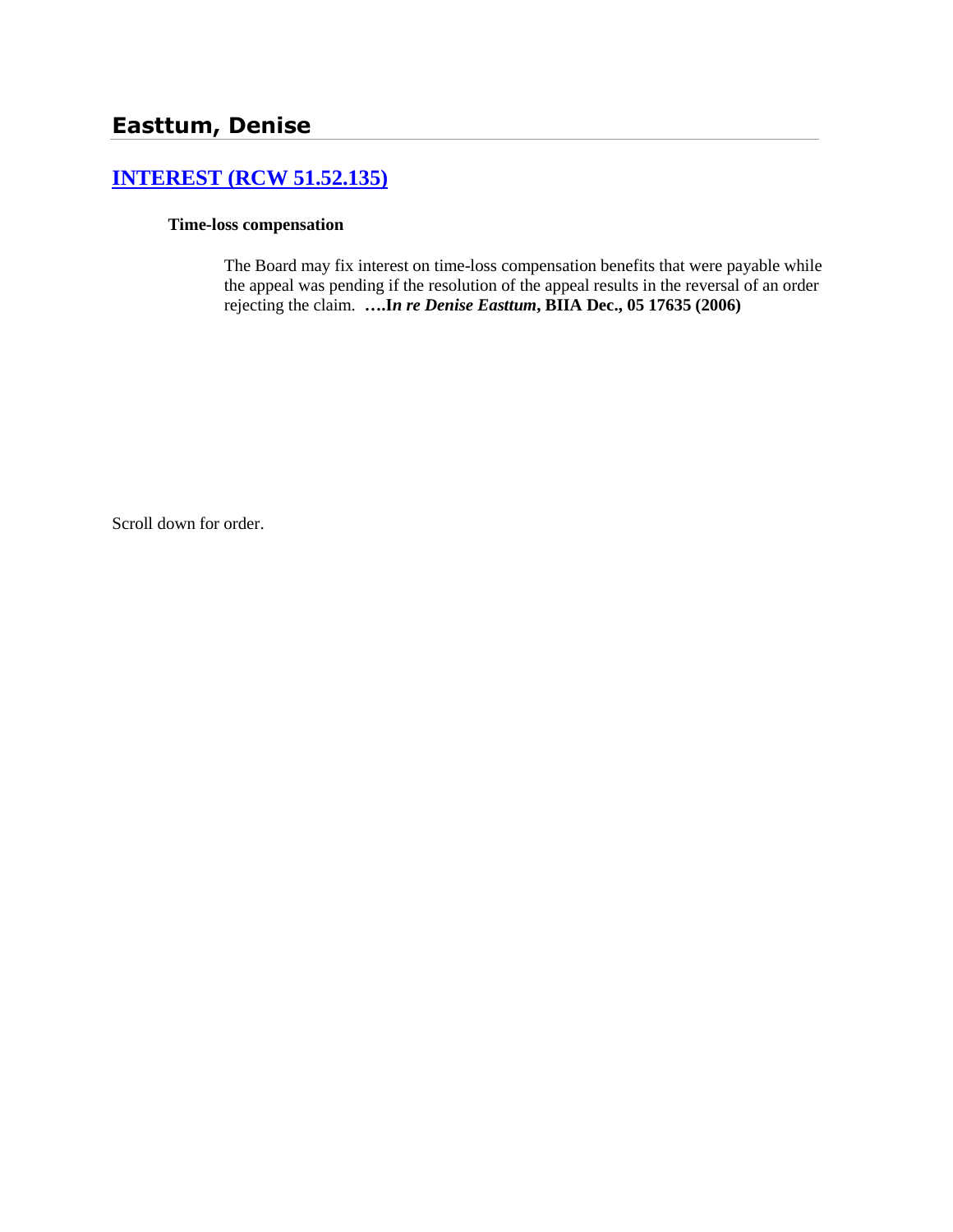## **BEFORE THE BOARD OF INDUSTRIAL INSURANCE APPEALS STATE OF WASHINGTON**

**)**

**IN RE: DENISE A. EASTTUM ) DOCKET NO. 05 17635**

## **CLAIM NO. W-668315**

1

2

3

**) ORDER FIXING INTEREST**

4 5 6 7 8 9 An appeal was filed by the claimant, Denise Easttum, on July 5, 2005, from an order of the Department of Labor and Industries dated June 24, 2005. In its order of June 24, 2005, the Department affirmed its order of February 17, 2005, in which the Department denied the claim because the worker's condition was not the result of the injury alleged; the worker's condition is not the result of an industrial injury as defined by the industrial insurance laws; and the worker's condition is not an occupational disease as contemplated by RCW 51.08.140. On January 30, 2006, we issued an Order on Agreement of Parties in which the order of June 24, 2005 was reversed and the matter remanded to the Department of Labor and Industries with direction to issue an order accepting the claim as an industrial injury occurring on September 8, 2004.

10 11 12 13 14 15 16 17 After issuance of the Order on Agreement of Parties, we requested information from the selfinsured employer that would allow us to calculate interest on any time-loss compensation benefits that may have been paid as a result of the allowance of the claim. The self-insured employer responded with a letter indicating that there would be no interest owing since the Board's order only addressed claim allowance and did not award or affirm any award for temporary total disability benefits. The claimant's attorney received a copy of that letter and responded, indicating that timeloss compensation benefits were paid due to the allowance of the claim brought about by the litigation at the Board. Finally, in response to this letter, the self-insured employer, filed another letter indicating that the appeal did not involve a claim for temporary total disability benefits as contemplated by RCW 51.52.135 and, therefore, it was inappropriate to calculate interest on any time-loss compensation benefits paid.

18 19 20 21 22 23 24 Pursuant to RCW 51.52.135 and WAC 263-12-160, a worker is entitled to interest if the worker prevails in an appeal regarding a claim for temporary total disability. After this appeal was resolved, the claimant obtained retroactive temporary total disability benefits for a period of time that this appeal was pending before the Board. The worker was paid these benefits for the period February 21, 2005 through August 16, 2005. The worker would not have been entitled to these benefits if she had not prevailed in the appeal from the order rejecting her claim. Although our Order on Agreement of Parties did not direct payment of the temporary total disability benefits, the temporary total disability benefits were paid as a direct result of the Order on Agreement of Parties that directed allowance of the claim.

25 26 27 28 29 30 31 We do not interpret the language of RCW 51.52.135 as requiring that the order issued in resolution of an appeal denying a claim must also direct the payment of temporary total disability benefits. The statute allows for the payment of interest if the outcome of the appeal allows the worker to claim and receive total temporary disability benefits for periods before or during the period the appeal was pending. If the worker had not prevailed in having her claim allowed, she would not have been able to make a claim for temporary total disability benefits as contemplated by the statute. The claim for temporary total disability benefits could not be properly administered until the worker prevailed in having the claim allowed. Accordingly, we determine that the worker prevailed in this appeal by the worker regarding a claim for total temporary disability compensation within the meaning of RCW 51.52.135.

32